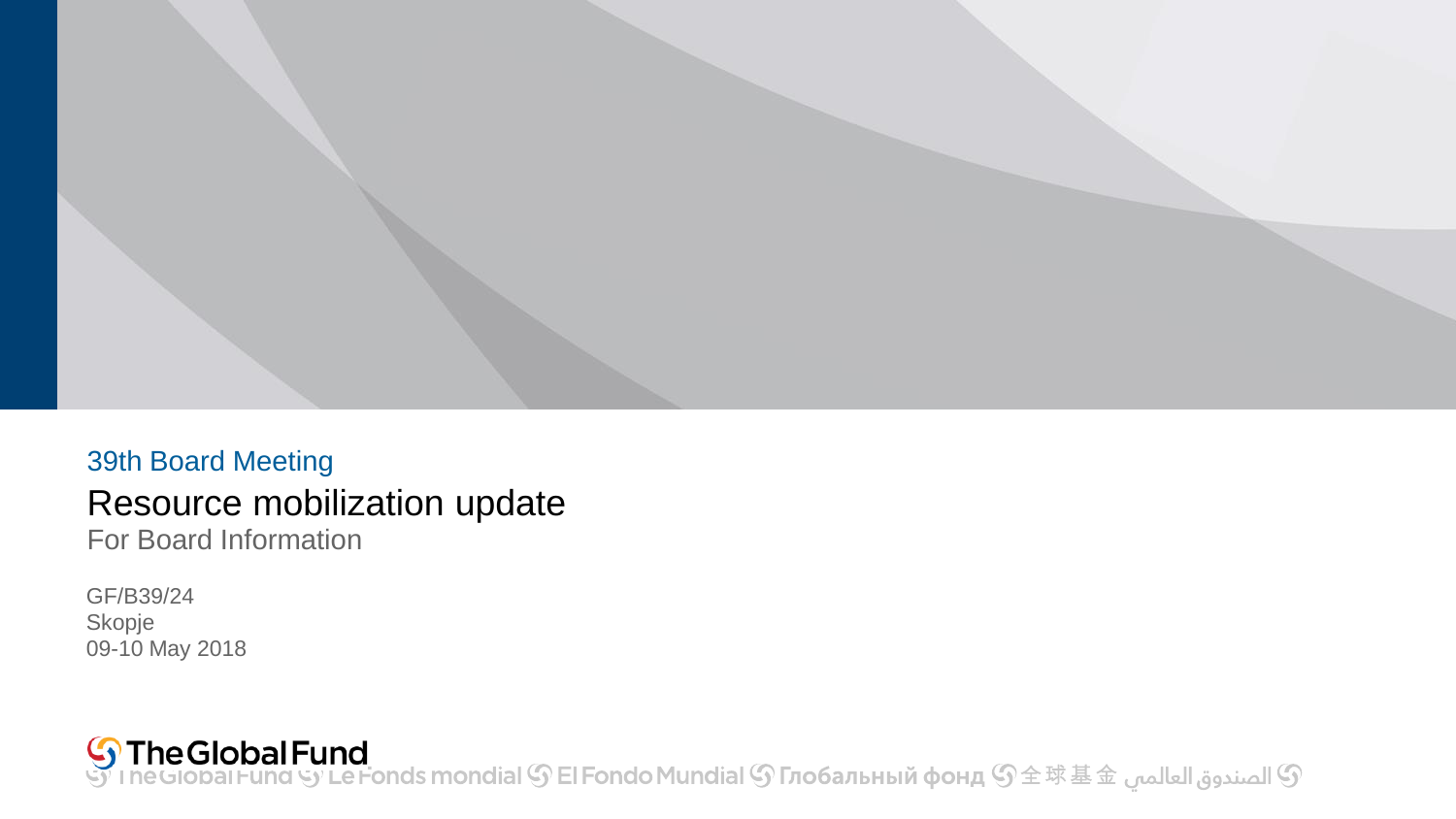### Executive Summary

Purpose

Regular update to Board on resource mobilization (RM) & on developing the Framework for RM Action Plan 2018-19 in follow-up to [GF/B38/DP07\)](https://www.theglobalfund.org/board-decisions/b38-dp07/).

### **Conclusions**

- 5th replenishment pledge conversion on track & efforts to mobilize additional resources ongoing
- RM framework 2018-19 in discussion with new ED but also requires engagement of new ER Head

Input Received AFC inputs & consultations with advocacy partners have informed this update

Input Sought Acknowledge revised timeline & provide inputs for development of RM Action Plan

1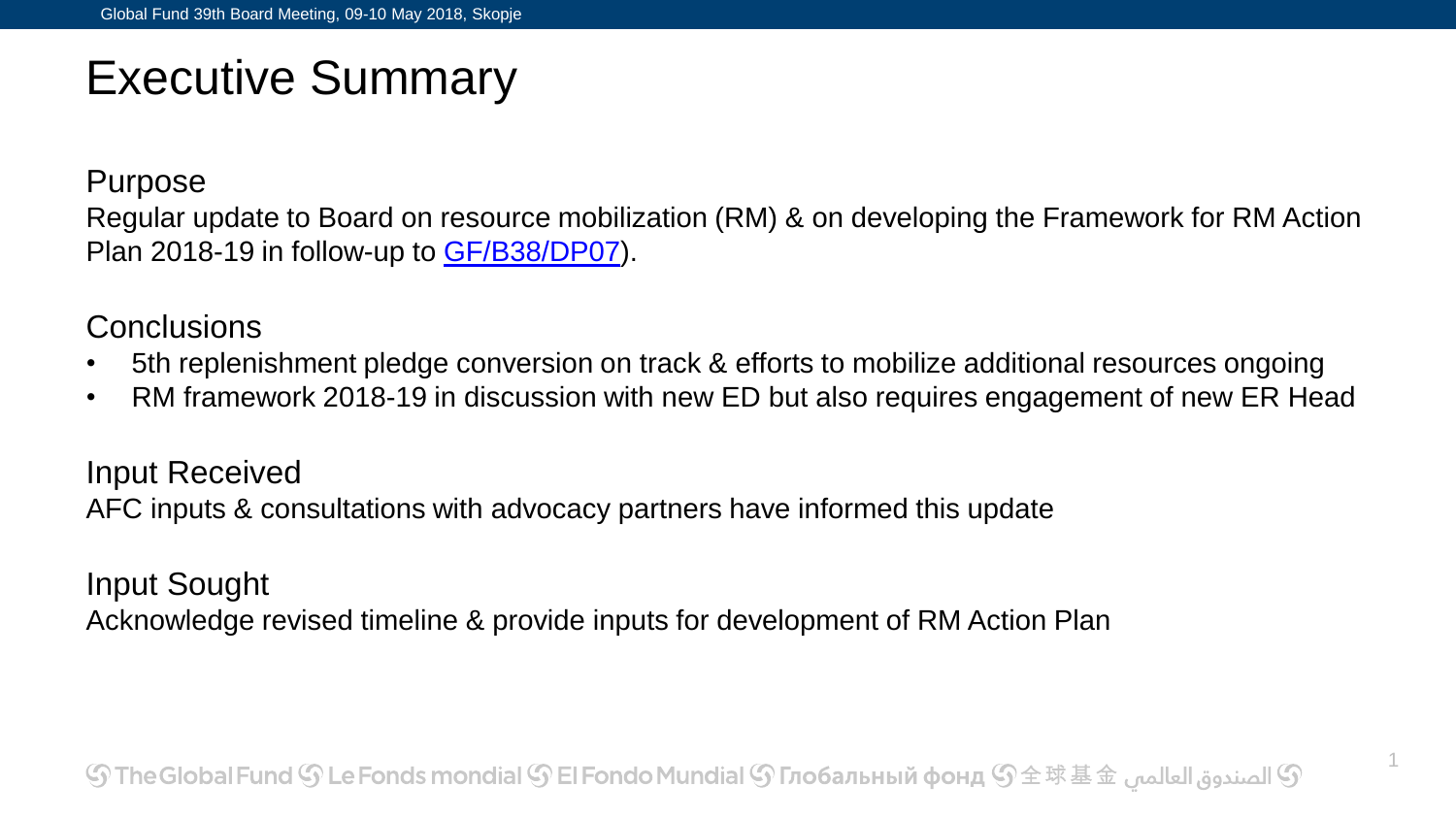## Resource mobilization update (as of end March 2018)

5<sup>th</sup> replenishment pledge conversion on track & new pledges mobilized

#### **Donor Contribution Agreements**

• 37 contribution agreements with public donors out of 38 expected to shift from tripartite to bilateral for the current replenishment period; of these 31 bilateral and 1 tripartite agreements have been signed

### **Mobilization of Additional Resources**

- Additional public and private sector pledges announced post-replenishment total \$35.1 mil.
- New Debt2Health agreements that were signed in November 2017 & a few others are currently in discussion (last agreement was signed in 2011)
- New strategic PS partnerships launched at WEF-Davos & at the Malaria Summit (held 18 April as part of the Commonwealth Heads of Government Meeting)
- Board decision to create transitional non-voting Board seat for public donors pledging \$10 million or more in current replenishment as an additional means to expand GF donor base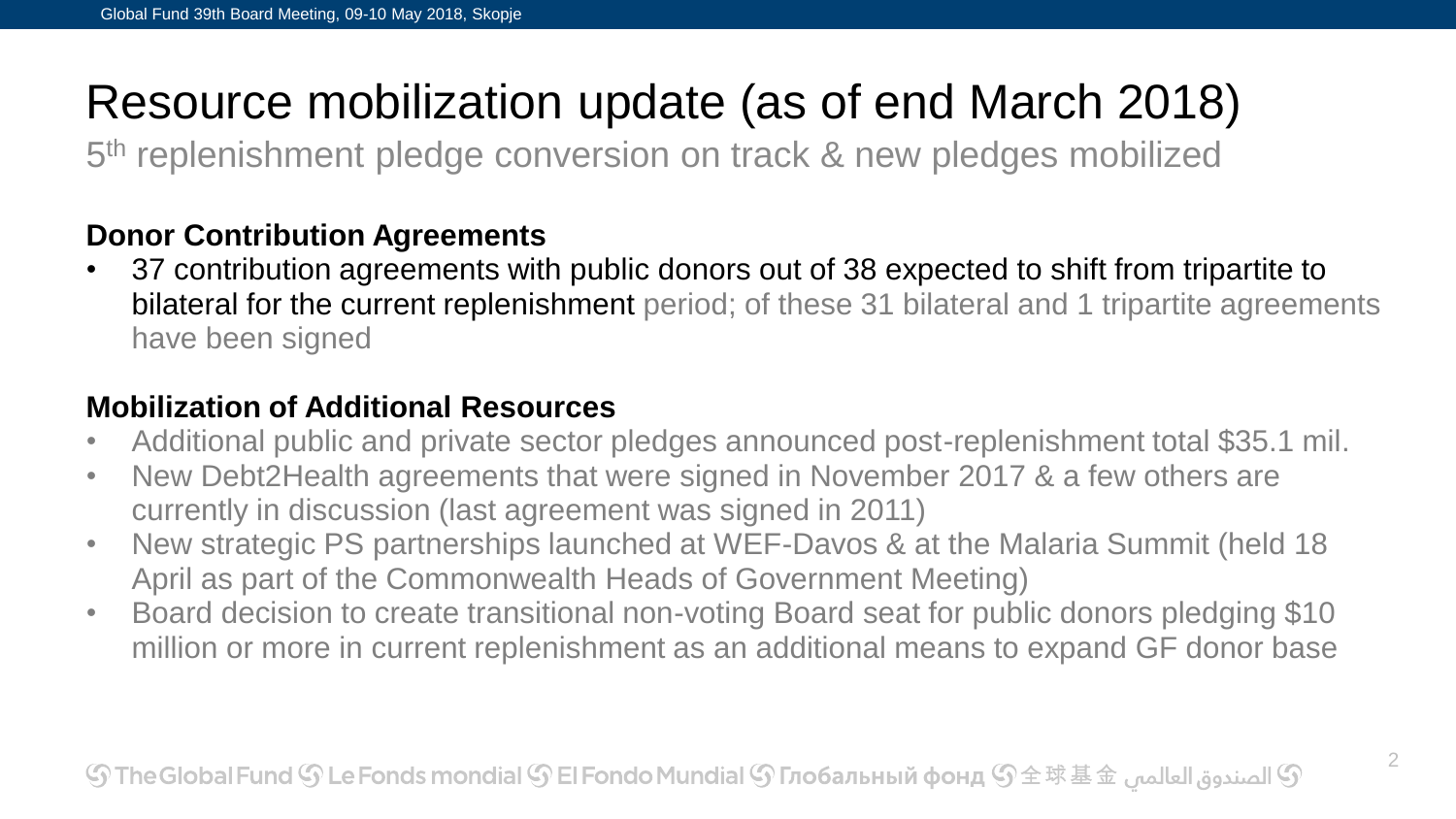## Increased engagement with smaller/new/returning donors

### Key highlights

#### **Spain**

- Catalonia crisis presented huge hurdle for new pledge (EUR 100 million had been put in as a motion in Parliament before the crisis)
- Signing of 3 new Debt2Health deals with Spain in Nov 2017 signaled continued interest & willingness to engage with GF

#### **Portugal**

- Ongoing engagement to encourage return to previous level of support to GF & on TA to Lusophone countries

#### **Slovenia**

(၄) The Gl

- Small contribution to GF until 2010; has been invited to return as donor to GF in the context of its 2018 presidency of Human Rights Council

#### **Estonia**

- Initiated discussion on potential contribution to GF in margins of Senior-Level Policy Dialogue on HIV and TB in Tallinn in Dec '17
- Focus is on building awareness & support for GF within relevant Ministries

#### **Finland**

- Contact re-established & confirmed alignment between Finnish development priorities & GF's mission
- Continued engagement through EU (presidency in 2019) & other platforms, & to work with advocacy partners to ensure GF strongly positioned when ODA levels increase

#### **New Zealand**

- Returned as donor in 5th Replenishment
- Re-engaging deeper relationships in the context of new Labor coalition government & as triennium ODA cycle starts

GF intensifying engagement towards new/increased pledges which could materialize already in 2019

 $\mathcal{G}$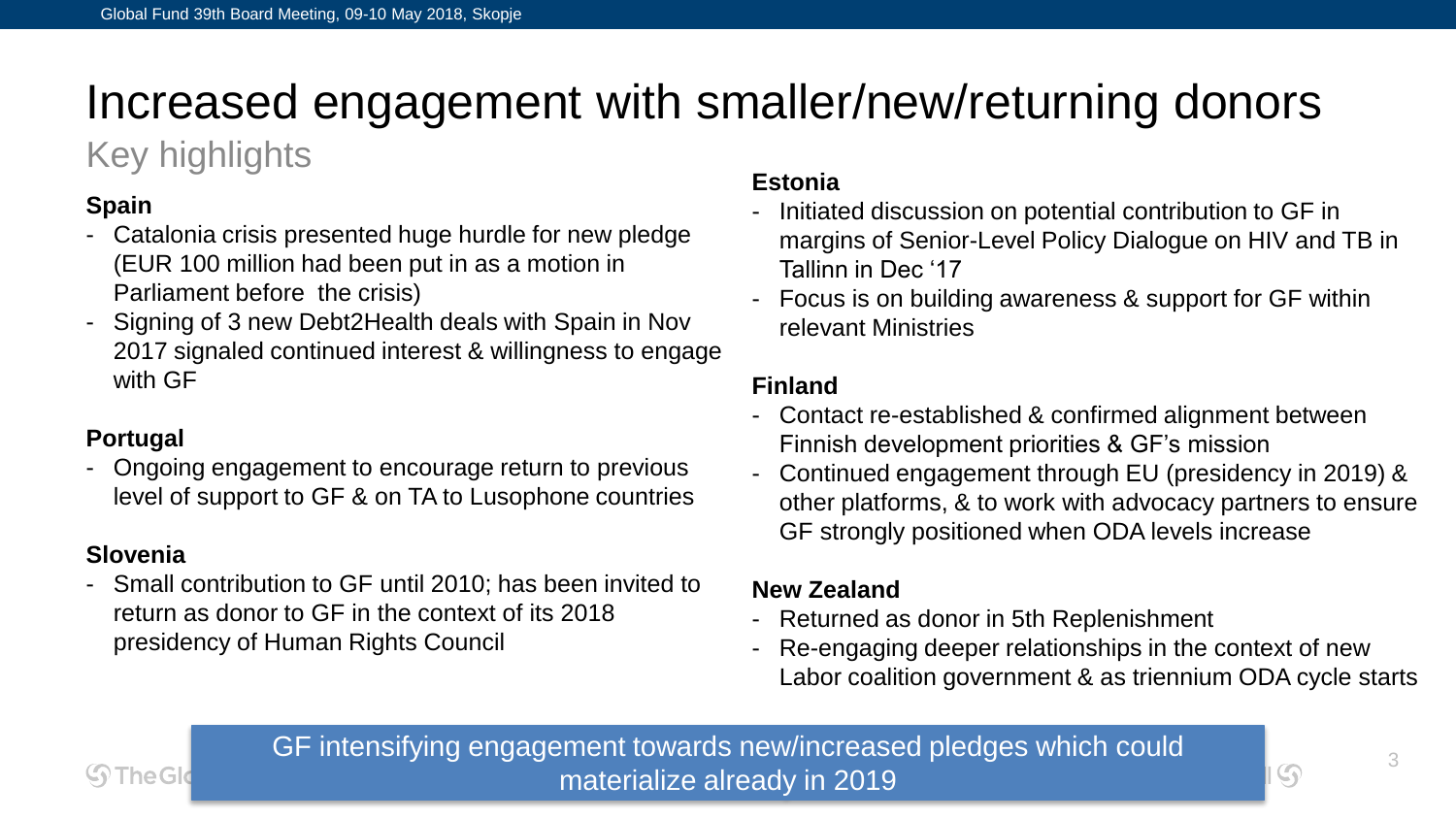# "Non-traditional" donors/emerging economies

Nurturing strong relations with LAC

### **Argentina**

- GF working with partners to build continued momentum of new G20 health track under Argentina's G20 Presidency (through G20 Health Working Grp)
- further opportunities for engagement as well as public-private resource mobilization opportunities in discussion with Argentina

#### **Mexico**

- Overall objective is to sign MoU with AMEXCID to strengthen partnership, with TA as first step (malaria elimination and social contracting for HIV)
- Event on Social Contracting in Mexico to share the country's experience transitioning out of Global Fund support

### **Brazil**

Maintain relationship and explore TA to Lusophone African countries

#### **Chile**

Explore areas of collaboration with the new Government; initial discussions around South-South and Triangular Cooperation with countries in the region

۞ الصندوق العالمي ۞ The Global Fund ۞ Le Fonds mondial ۞ El Fondo Mundial ۞ Глобальный фонд ۞  $\pm$  求 基 $\pm$   $\pm$ 

The primary objective is to secure ongoing engagement and broad political support for the GF and its mission.

This could translate this into financial contributions in the medium to long term

4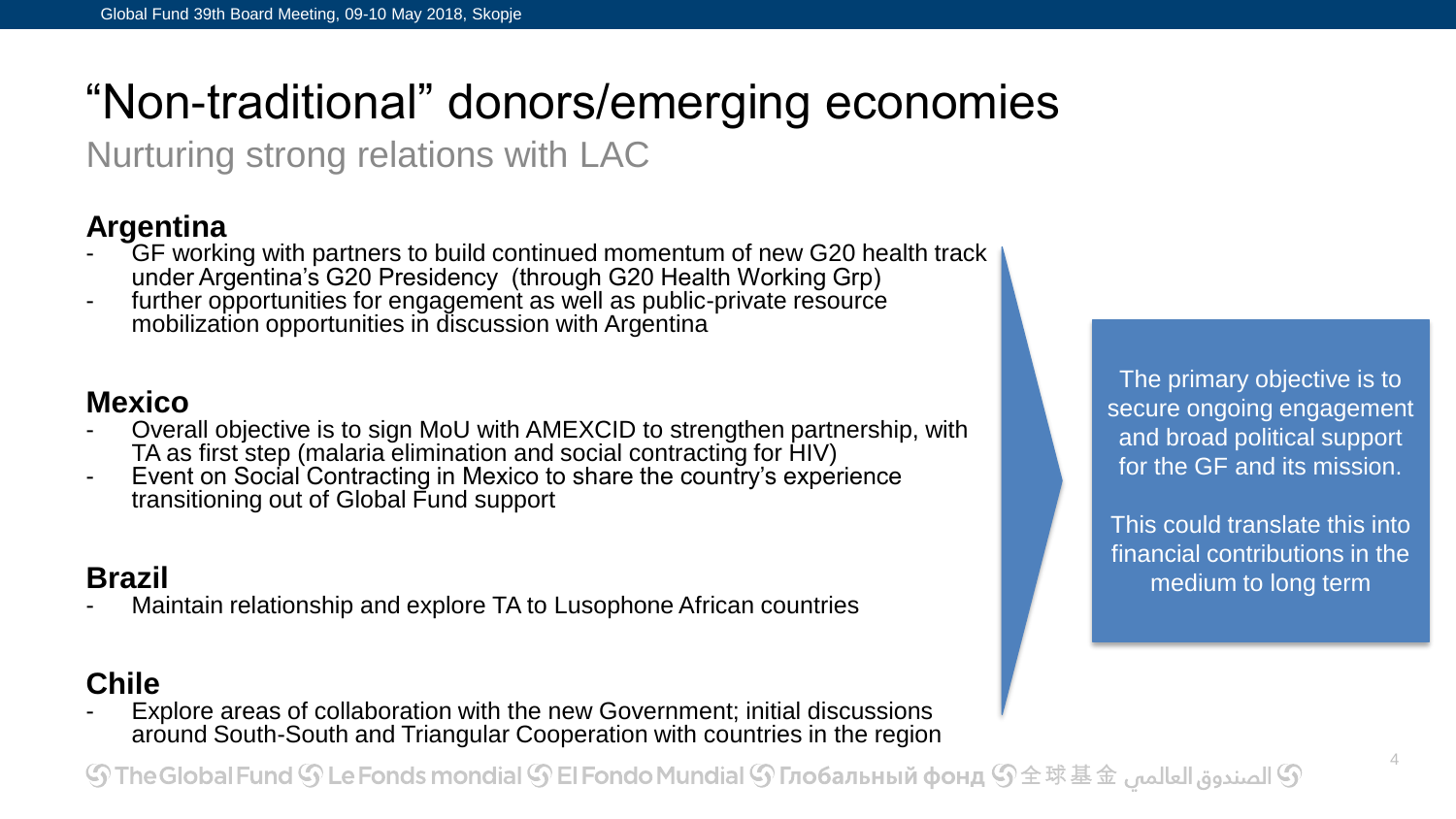# "Non-traditional" donors/emerging economies

Accelerating efforts in the Gulf region

**Focus on** Saudi Arabia (restore); Kuwait (maintain), Qatar (increase), UAE (1<sup>st</sup> pledge)

#### **Challenges:**

- Challenging landscape (geopolitical crisis, drop in oil prices, competing priorities)
- GF not very well known in the region
- Preference for earmarking of contributions

**Focus is on accelerating engagement & increasing GF visibility in region by ahead of 6th replenishment:**

- Visit to MER/Jordan by Qatar Fund for Development in Oct 2017 & to GF in Geneva end Jan 2018
- UAE engagement strategy developed, with input from regional experts who will support implementation

#### **Next steps:**

- Leveraging regional and global events for more visibility for GF
- Engagement in governance through newly-created transitional non-voting seat (see next section)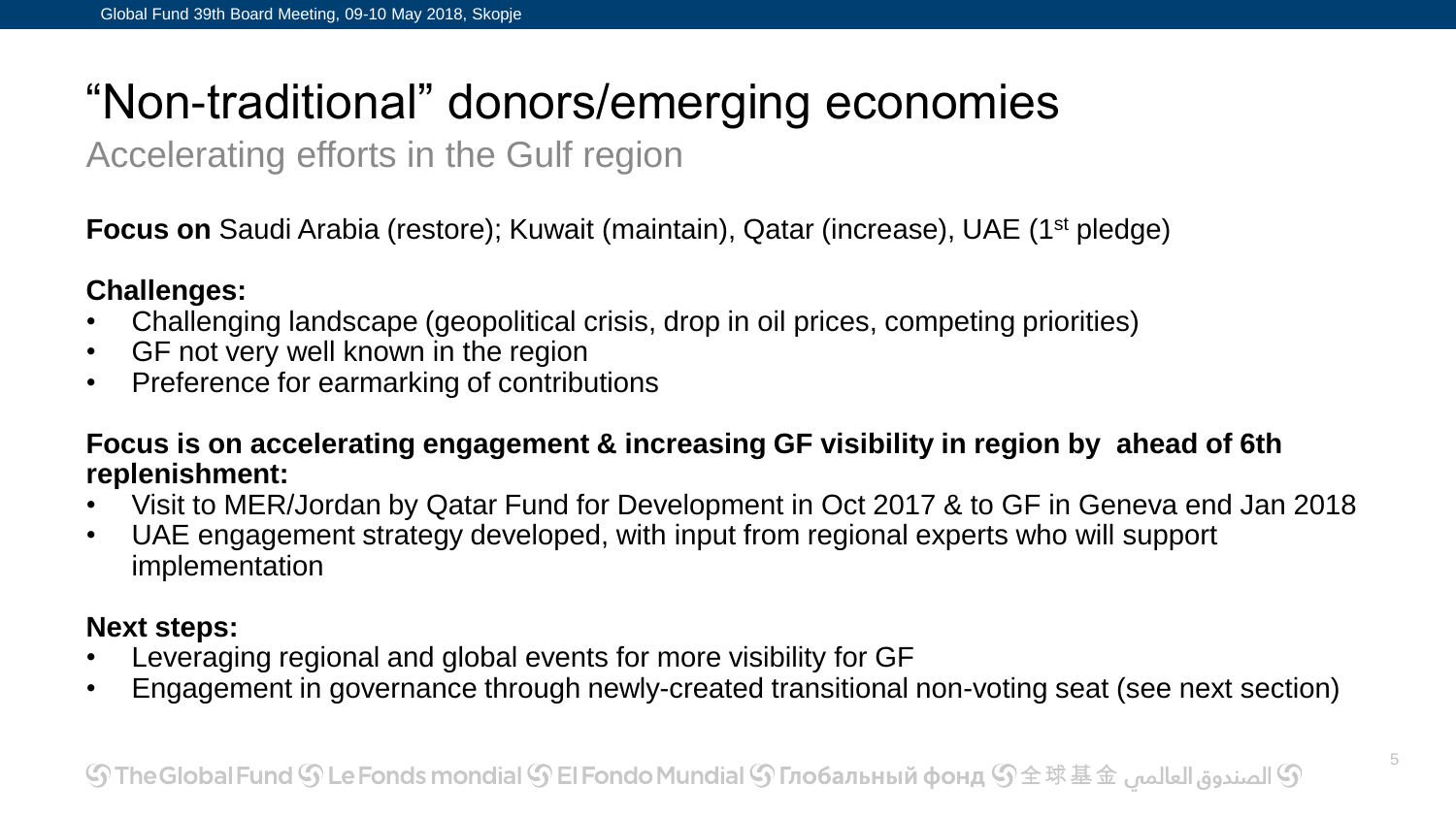## "Non-traditional" donors/emerging economies

A new engagement strategy for China

#### Objective of the new China engagement strategy:

• To increase China's engagement with GF through financial contribution, co-investment, and capacity-building (for e.g. in supply chain management, etc.) in the  $6<sup>th</sup>$  replenishment.

#### The approach is structured around 3 engagement pillars:

- **Seeking synergies with China's international development strategy** and Belt & Road Initiative by identifying overlapping areas where a long-term partnership can be built up;
- **Setting up tripartite cooperation between the Global Fund, China and African or Asian implementing countries** in specific areas, including co-investment in programs, TA, etc.; and
- **Promoting frequent communications** with China at different levels in various areas, including engaging with the private sector.

Key milestone: target to sign first tripartite agreement/s by September 2018 at the Forum on China-Africa Cooperation (FOCAC) in China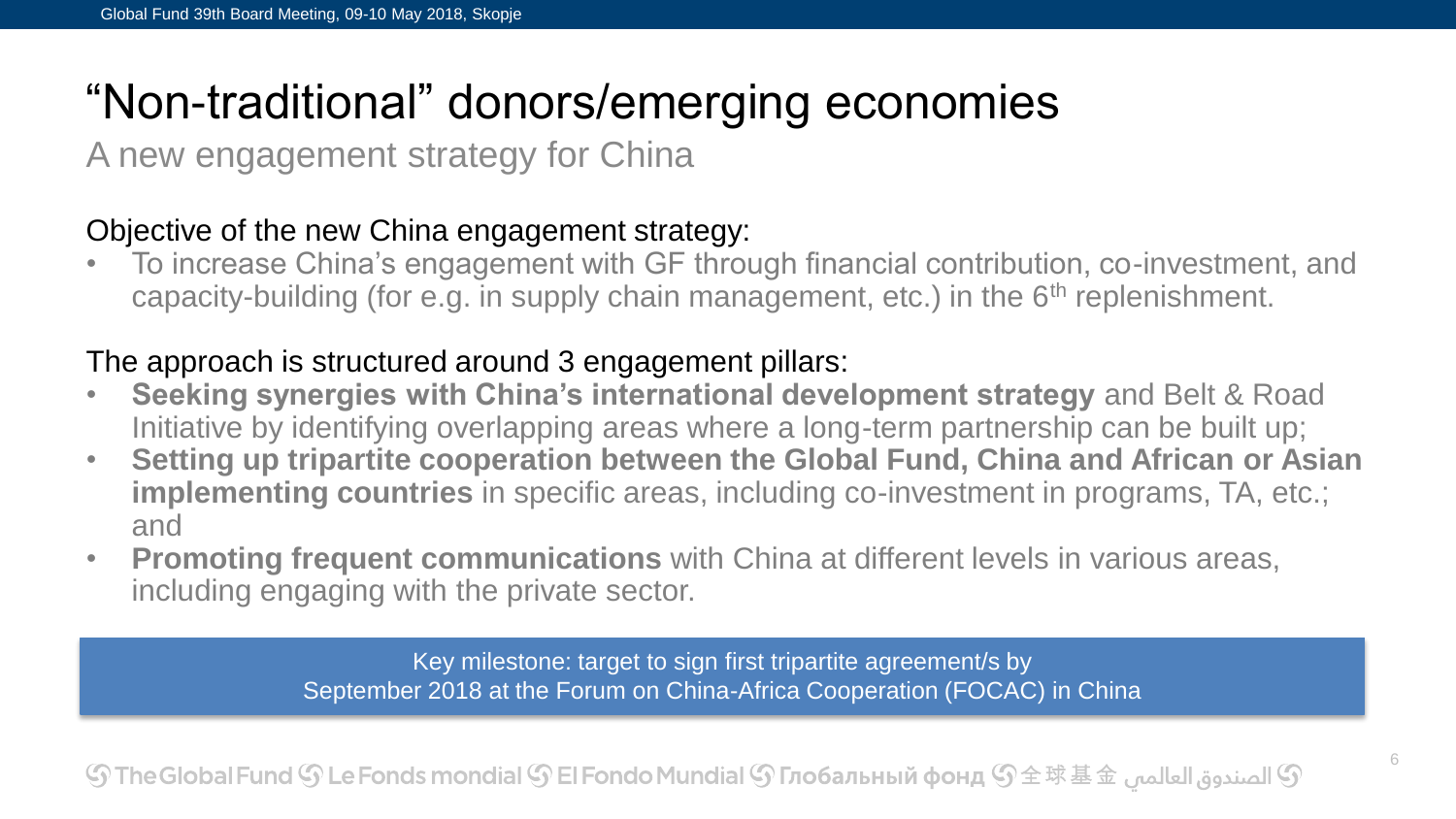## Evolving GF governance structure

Recent Board Decision to create 'transitional' non-voting seat for public donors

- GF/B38/DP05 of Nov 2017 created **"transitional non-voting seat" for public donors currently not represented in a public donors voting constituency** for those donors pledging at least US\$10 million for 2017-19 based on:
	- Broad recognition at Board that representation of additional donors in the governance structure can be a means to attract additional resources and to continuously broaden GF donor base.
	- Intended to be an interim solution to respond to the increasing demand and to inform the broader review of the governance structure (likely at mid-term of GF Strategy)
- **Donor Voting Group currently reviewing its seat allocation framework** in light of the decision to clarify conditions under which those in "transitional non-voting seat" may be integrated into a voting public donor constituency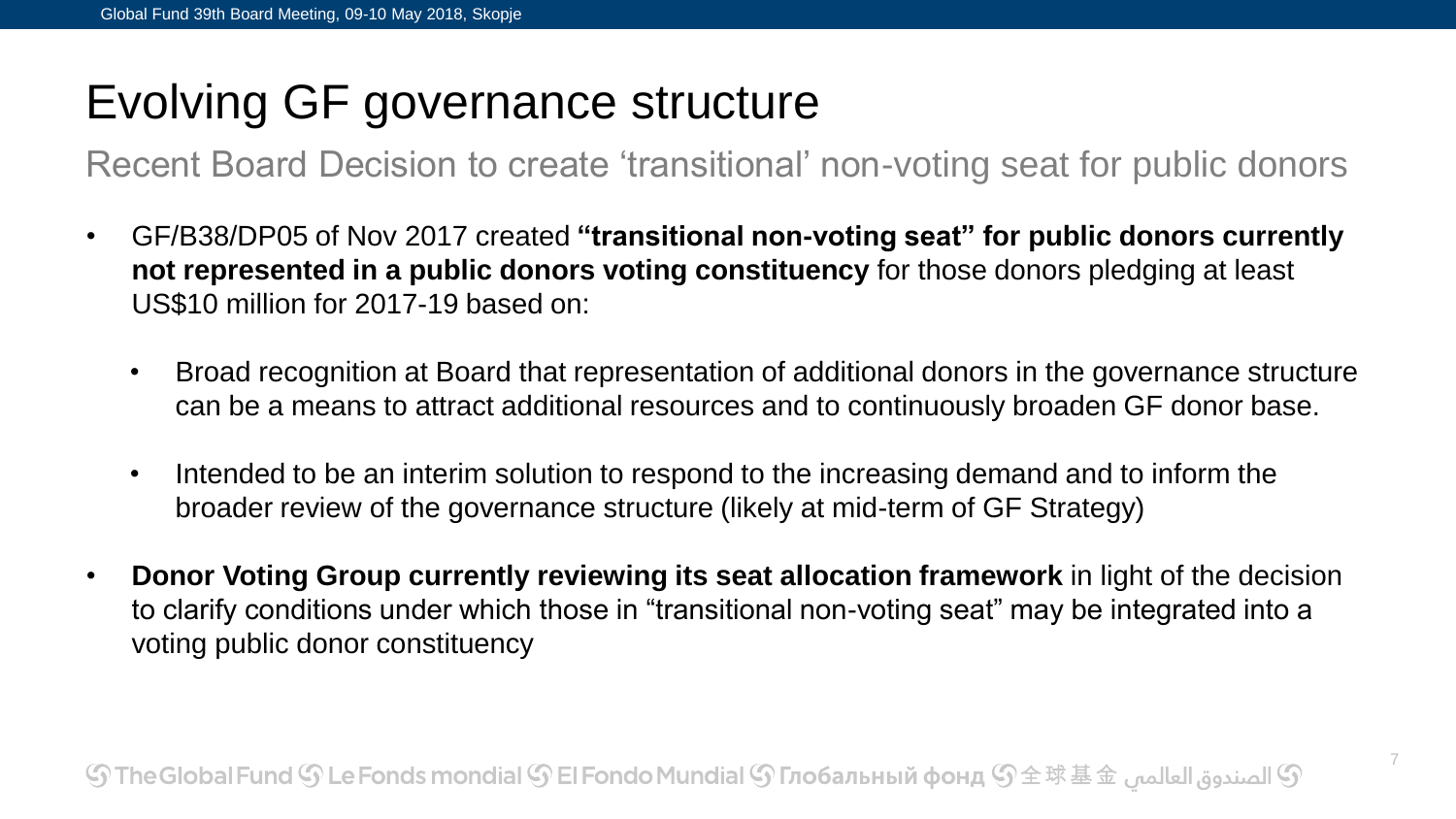## Private sector engagement & innovative financing

Recent updates

#### • **WEF-Davos, Jan 2018**

- GF launched HER campaign & announced new partnerships
- (RED) announced partnership with A4A (already a GF partner)

### • **(RED) Partners' Summit, Feb 2018**

- (RED) has reached the \$500 mil. contributions milestone, thanks in part to (RED) iPhone sales & the new Amazon partnership launched during Shopathon (Dec'17)
- Ambitious plans for 2018, including bringing Amazon(RED) to Europe, a contemporary art auction, etc.

#### **New UK malaria match fund for up to £100M, BMGF pledge of £50M & new PS partnerships announced at Malaria Summit, April 2018**

- UK announced a new malaria match fund of up to £100M to leverage more private donor contributions to fight malaria through GF after GF successfully mobilized £100M to unlock the first £200M UK malaria match fund\*. BMGF matched the UK's new commitment with a pledge of £50M.
- M2030, a new consumer-marketing initiative announced an initial \$5 mil. fundraising target to support malaria elimination efforts in the Greater Mekong Sub-Region with partners like Yoma Strategic Holding, Shopee and others
- Human Crescent, a new crowdfunding platform for Muslim philanthropic giving, announced a joint fundraising campaign with the Global Fund

8  $\textcircled{3}$   $\textcircled{4}$   $\textcircled{4}$   $\textcircled{5}$   $\textcircled{5}$   $\textcircled{6}$   $\textcircled{7}$   $\textcircled{7}$   $\textcircled{7}$  and  $\textcircled{7}$  and  $\textcircled{7}$   $\textcircled{7}$  and  $\textcircled{7}$   $\textcircled{7}$   $\textcircled{7}$  and  $\textcircled{8}$  for every £1 pledged by private donors for Montreal), £100 million in private sector contributions to the fight against malaria have been mobilized, thus maximizing the opportunity presented by the first "malaria match fund"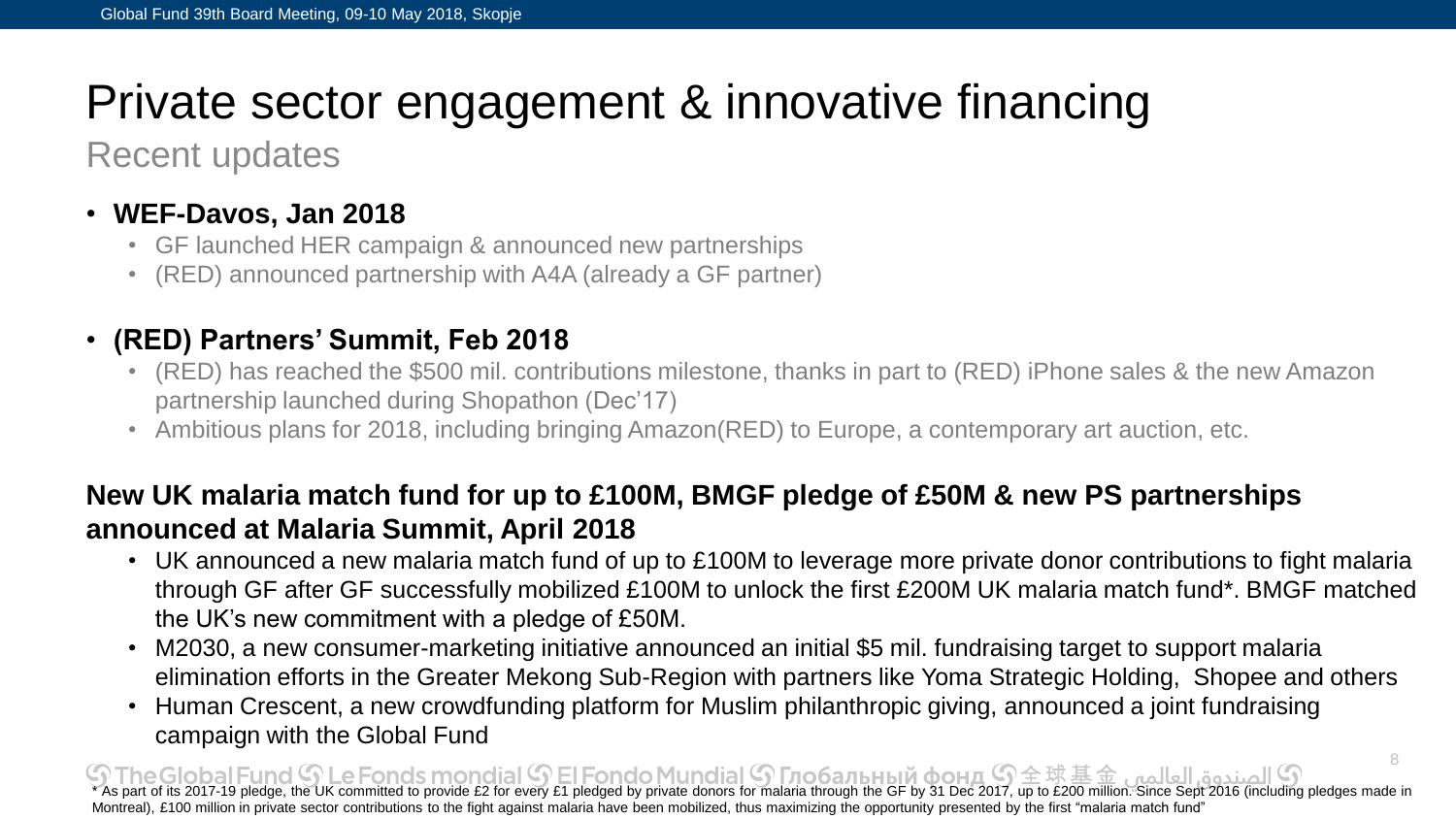### Debt2Health update

### Nearly €100m invested in health programs through Debt2Health

| <b>Parties</b>             | Component    | <b>Signing/ Expected</b><br>signing date | Debt swap amount | Counterpart<br><b>Payments</b> | <b>Targeted funding</b> | Status**      |
|----------------------------|--------------|------------------------------------------|------------------|--------------------------------|-------------------------|---------------|
| Germany – Indonesia        | <b>HIV</b>   | Sep'07                                   | € 50 $m$         | € 25 $m$                       | Notional / RFC          | <b>Closed</b> |
| Germany - Pakistan         | TB           | Nov'08                                   | € 40m            | € 20m                          | Notional / RFC          | Closed        |
| Australia – Indonesia      | <b>TB</b>    | Jul'10                                   | AUD 75m          | AUD 37.5m                      | Notional / RFC          | <b>Closed</b> |
| Germany – Côte d'Ivoire    | H            | Sep'10                                   | € 19m            | € 9.5m                         | Notional / RFC          | Ongoing       |
| Germany - Egypt            | M (Ethiopia) | Jun'11                                   | € 6.7m           | $\in$ 3.3m                     | Notional / RFC          | Closed        |
| Spain - Cameroon           | н            | Nov'17                                   | € 24.1m          | € 9.3m                         | UQD / CRFC              | Ongoing       |
| Spain - DR Congo           | M            | Nov'17                                   | € 7.6m           | € 3.0 $m$                      | UQD / CRFC              | Signing       |
| Spain - Ethiopia<br>יבוה   | <b>RSSH</b>  | Nov'17                                   | € 7.7 $m$        | € 3.2m                         | UQD / CRFC              | Ongoing       |
| Germany - El Salvador      | <b>RSSH</b>  | Q3 2018 (TBC)                            |                  |                                | UQD/CRFC                | In discussion |
| Germany - Papua New Guinea | М            | Q3 2018 (TBC)                            |                  |                                | UQD/CRFC                | In discussion |
| Spain - Guinea Bissau      | TBC.         | 2019 (TBC)                               |                  |                                | TBC                     | In discussion |
| Cumulative total to date   |              |                                          | € 207.7          | €99.8                          |                         |               |

+ Prospecting efforts ongoing with other potential creditors and counterparts

Debt2Health is the third largest "non-ODA" revenue stream for the Global Fund, after BMGF and (RED)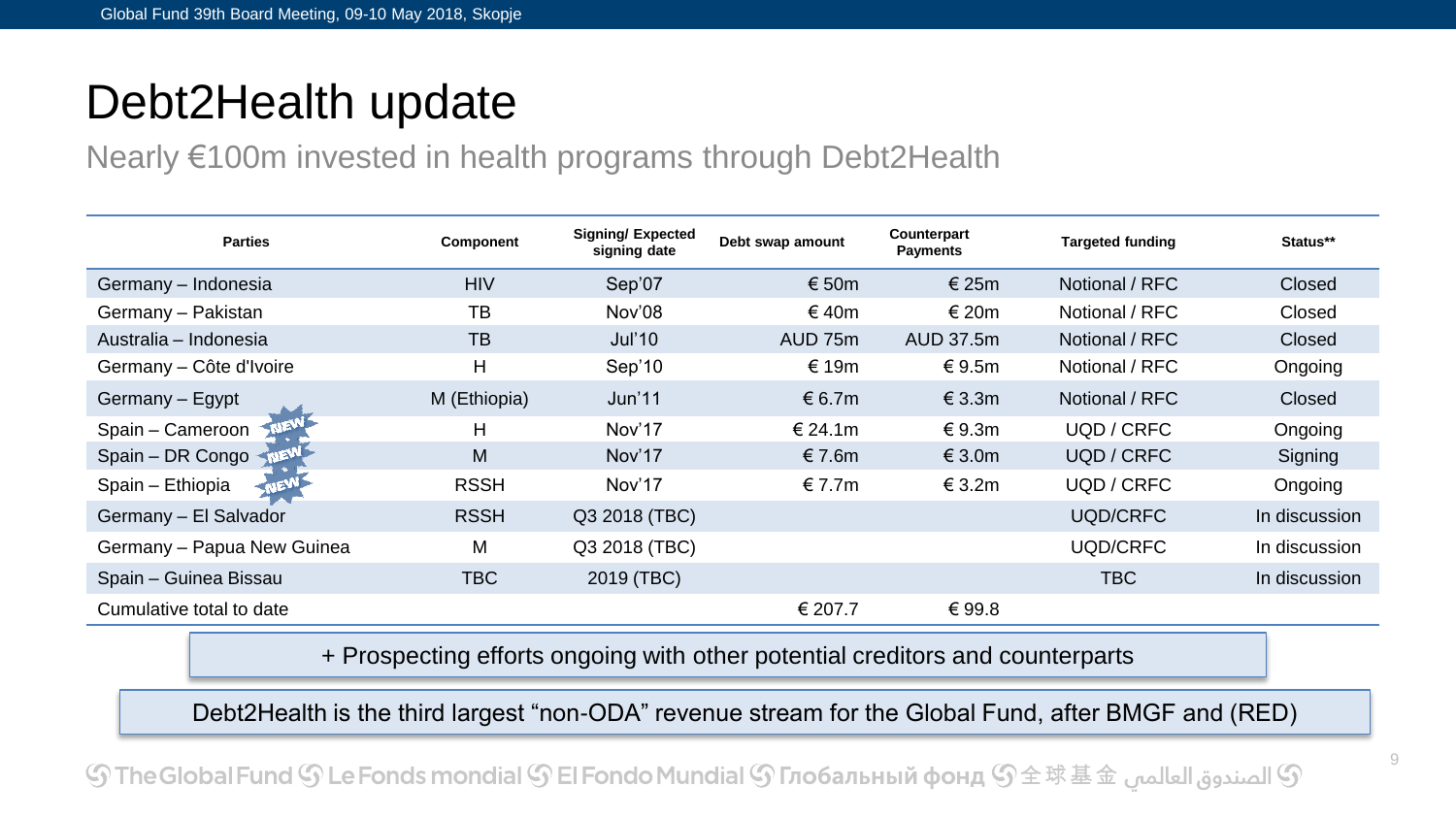## Update on Sixth Replenishment preparations

#### **Ongoing discussion with potential host countries whose political leadership will be critical to successful Replenishment -**

- willingness and capacity to act jointly as champions for the process
- significant contribution/ capacity to increase contribution
- leadership role in G7 G20 or other platforms

#### **Early hosting announcement at high level event is often sought jointly with the host as a means to send a signal to other donors -**

- increase profile of GF
- early timing helps ensure high level representation of donor & implementing countries at Pledging Conference

#### **Early 2020-22 pledge announcements already in discussion with some donors -**

• create momentum & positive dynamic for the replenishment campaign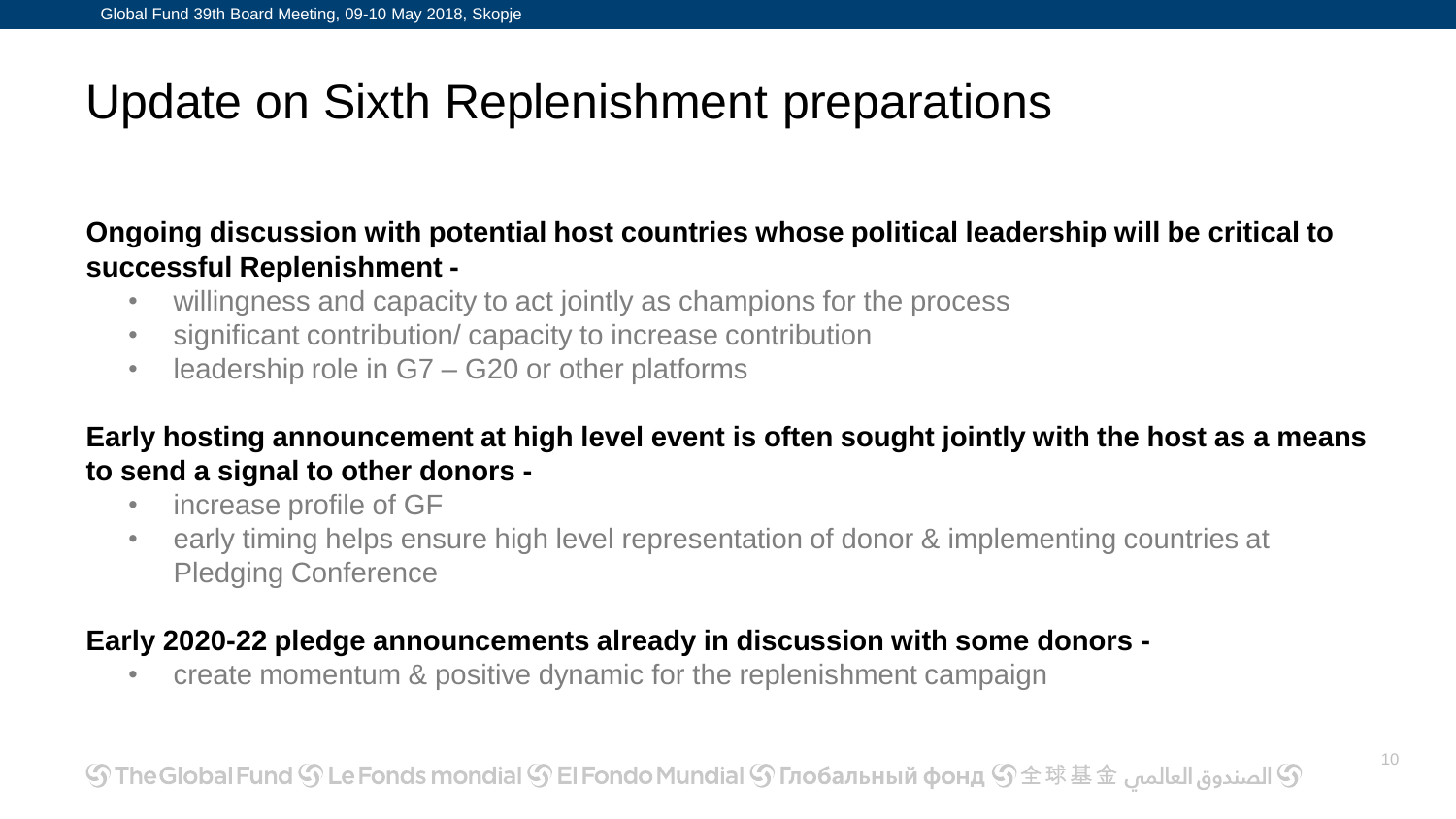### Investment Case timeline